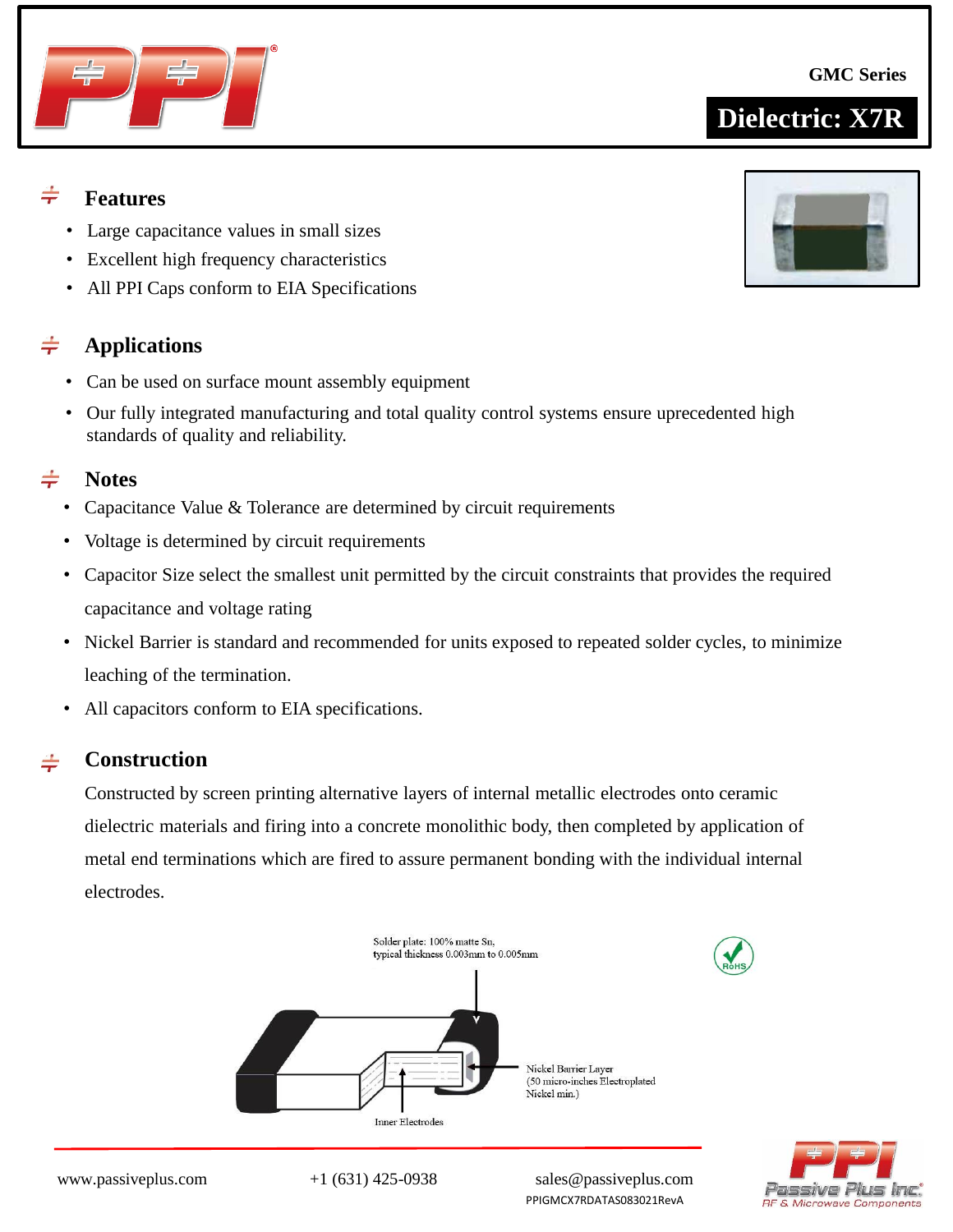

**GMC Series**

# **Dielectric: X7R**

#### **Part Numbering**  $\div$



#### **Dimensions** (mm)  $\div$

|      |             | Dimensions (mm) |                 |                   |                   |  |  |  |  |  |  |  |
|------|-------------|-----------------|-----------------|-------------------|-------------------|--|--|--|--|--|--|--|
| Code | <b>Size</b> | L               | W               | T                 | <b>BW</b>         |  |  |  |  |  |  |  |
| 01   | 01005       | $0.40 \pm 0.02$ | $0.20 \pm 0.02$ | $0.20 \pm 0.02$   | $0.07 \sim 0.14$  |  |  |  |  |  |  |  |
| 02   | 0201        | $0.60 \pm 0.03$ | $0.30 \pm 0.03$ | $0.30 \pm 0.03$   | $0.15 \pm 0.05$   |  |  |  |  |  |  |  |
| 04   | 0402        | $1.00 \pm 0.05$ | $0.50 \pm 0.05$ | $0.50 \pm 0.10$   | $0.10 \cdot 0.35$ |  |  |  |  |  |  |  |
| 10   | 0603        | $1.60 \pm 0.20$ | $0.80 \pm 0.20$ | $1.0 \text{ max}$ | $0.10 \cdot 0.40$ |  |  |  |  |  |  |  |
| 21   | 0805        | $2.00 \pm 0.30$ | $1.25 \pm 0.20$ | 1.40              | $0.25 \div 0.75$  |  |  |  |  |  |  |  |
| 31   | 1206        | $3.20 \pm 0.30$ | $2.50 \pm 0.20$ | 2.20              | $0.25 \cdot 0.75$ |  |  |  |  |  |  |  |
| 32   | 1210        | $3.20 \pm 0.30$ | $1.60 \pm 0.20$ | 1.80              | $0.25 \cdot 0.75$ |  |  |  |  |  |  |  |
| 40   | 1808        | $4.50 \pm 0.35$ | $3.20 \pm 0.30$ | 2.20              | $0.25 \cdot 0.75$ |  |  |  |  |  |  |  |
| 43   | 1812        | $3.20 \pm 0.30$ | $1.6 \pm 0.20$  | 1.80              | $0.25 \cdot 0.75$ |  |  |  |  |  |  |  |
| 45   | 1825        | $5.70 \pm 0.40$ | $5.01 \pm 0.40$ | 1.80              | $0.25 \cdot 0.75$ |  |  |  |  |  |  |  |
| 55   | 2220        | $5.70 \pm 0.40$ | $6.30 \pm 0.40$ | 2.20              | $0.25 \cdot 0.75$ |  |  |  |  |  |  |  |
| 57   | 2225        | $4.50 \pm 0.35$ | $6.30 \pm 0.40$ | 2.20              | $0.25 \sim 0.75$  |  |  |  |  |  |  |  |



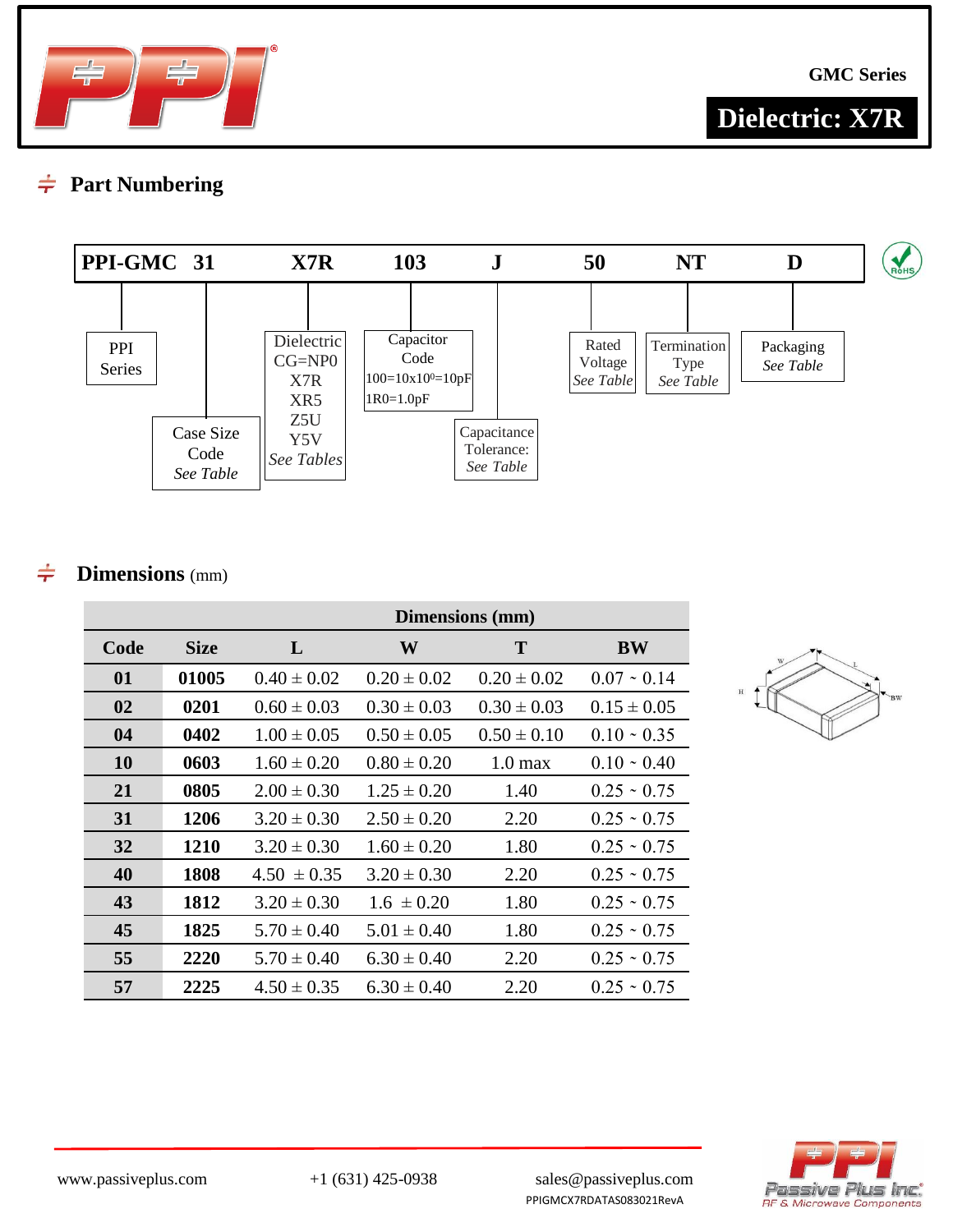

**GMC Series**

# **Dielectric: X7R**

### $\div$  Capacitance Code

| <b>Cap Code</b> | Value | <b>Cap Code</b> | <b>Value</b> | <b>Cap Code Value</b> |       | <b>Cap Code</b> | Value |
|-----------------|-------|-----------------|--------------|-----------------------|-------|-----------------|-------|
| 0R5             | 0.5pF | 100             | 10pF         | 104                   | 0.1uF | 106             | 10uF  |
| 5R <sub>0</sub> | 5.0pF | 103             | 0.01uF       | 105                   | 1.0uF | 107             | 100uF |

### **Capacitance Tolerances**

|  | Code B C D F G J K M Z |  |  |  |                                                                                                          |
|--|------------------------|--|--|--|----------------------------------------------------------------------------------------------------------|
|  |                        |  |  |  | Tol. $\pm 0.1pF$ $\pm 0.25pF$ $\pm 0.5pF$ $\pm 1\%$ $\pm 2\%$ $\pm 5\%$ $\pm 10\%$ $\pm 20\%$ -20% + 80% |

## $\div$  Rated Voltages

| Code       | <b>Voltage</b> | Code | <b>Voltage</b> |
|------------|----------------|------|----------------|
| <b>4R0</b> | 4.0V           | 350  | 35V            |
| 6R3        | 6.3V           | 500  | 50V            |
| 100        | 10V            | 630  | 63V            |
| 160        | 16V            | 101  | 100V           |
| 250        | 25V            | 201  | 200V           |

### $\frac{1}{\pi}$  Terminations

Nickel barrier is standard and recommended for units exposed to repeated solder cycles to minimize leaching of the termination.

| Code | <b>Description</b> |
|------|--------------------|
| NT   | Sn/Ni              |
| PT.  | Pd/Ag              |

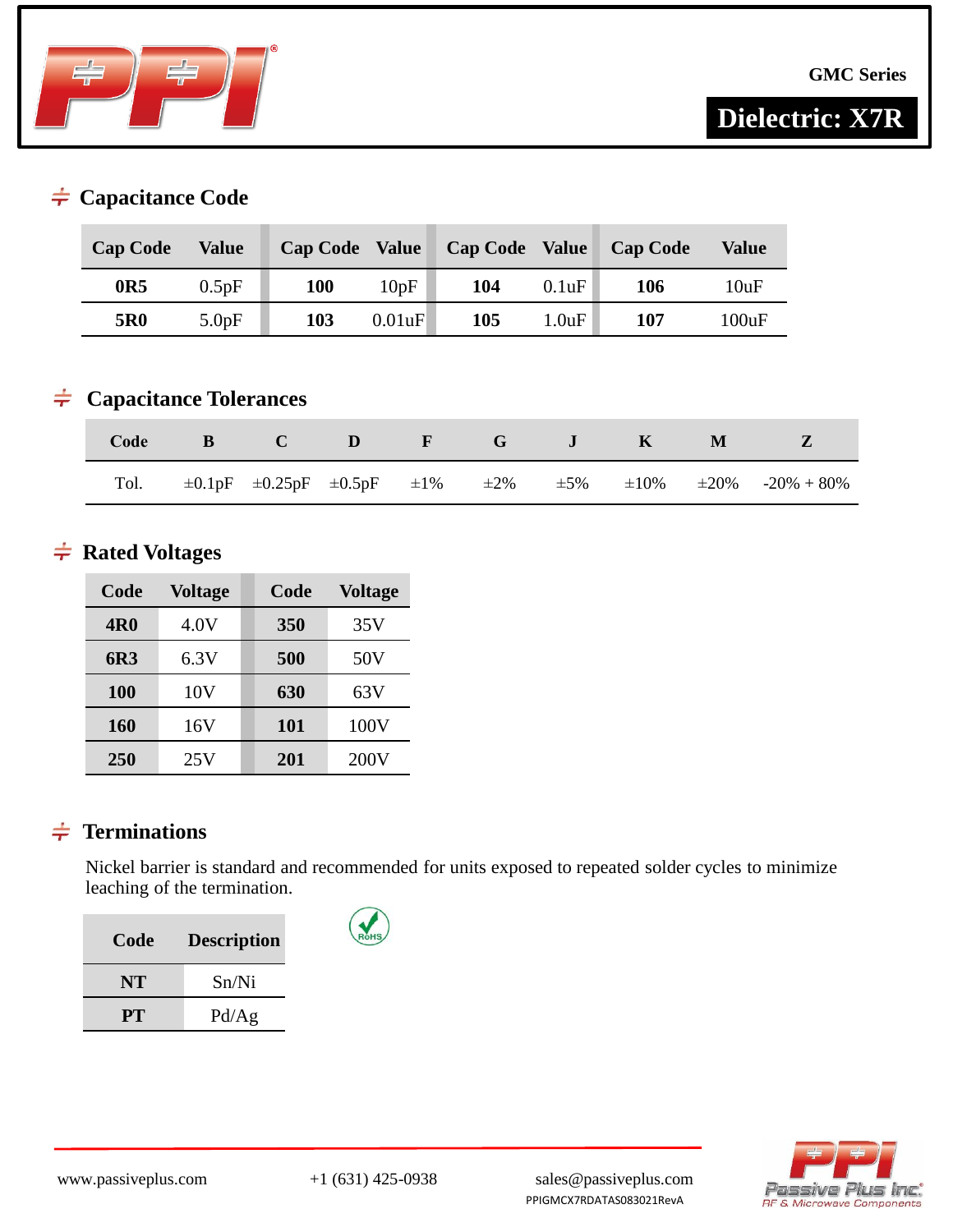



**Dielectric: X7R**

#### $\div$ **Stable Class II Dielectric**

Temperature variation of capacitance is within  $\pm 15\%$  from -55°C to +125°C for X7R (-55°C to +85°C for X5R). The capacitance change is non-linear.

### **Electrical Specifications**

Operating Temperature Range

|                                                                 | X7R | -55 $\mathrm{^{\circ}C}$ to +125 $\mathrm{^{\circ}C}$                                                                    |
|-----------------------------------------------------------------|-----|--------------------------------------------------------------------------------------------------------------------------|
|                                                                 | X5R | -55 $\mathrm{^{\circ}C}$ to +85 $\mathrm{^{\circ}C}$                                                                     |
| Temperature Coefficient (TC)                                    |     | $\pm 15\%$                                                                                                               |
| Temperature Voltage Coefficient<br>$(\Delta c$ Max @ $V_{DCW})$ |     | Not Applicable                                                                                                           |
| <b>Dissipation Factor</b>                                       |     | 2.5% Max, 1.80% Typical                                                                                                  |
| Insulation Resistance (IR)                                      |     | $25^{\circ}$ C, VDCW; > 100GQF or 1000QF, whichever is less<br>125 $\degree$ C VDCW; > 10GQF or 100QF, whichever is less |
| Dielectric Withstanding Voltage                                 |     | 2.5 X VDCW                                                                                                               |
| <b>Aging Rate</b>                                               |     | $<$ 2% per decade hour                                                                                                   |
| <b>Test Parameters</b>                                          |     | 1KHz 1.0Vrms $\pm$ 0.2Vrms 25°C values > or = to 10uF 1.0 Vrms<br>120Hz                                                  |

| Value  | Code | Tol. | <b>Rated WVDC</b> | Value | Code | Tol. | Rated WVDC  | Value | Code | Tol. | <b>Rated WVDC</b> |
|--------|------|------|-------------------|-------|------|------|-------------|-------|------|------|-------------------|
| 100 pF | 101  |      |                   | 270   | 271  |      |             | 680   | 681  |      |                   |
| 120    | 121  |      |                   | 330   | 331  |      |             | 820   | 821  | J,K  | 6.3V or 10V       |
| 150    | 151  | J,K  | 6.3V or 10V       | 390   | 391  | J,K  | 6.3V or 10V | 1000  | 102  |      |                   |
| 180    | 181  |      |                   | 470   | 470  |      |             |       |      |      |                   |
| 220    | 221  |      |                   | 560   | 561  |      |             |       |      |      |                   |

|        | 0201: PPI-GMC02 |      |                |                  |      |      |                |       |      |      |                 |
|--------|-----------------|------|----------------|------------------|------|------|----------------|-------|------|------|-----------------|
| Value  | Code            | Tol. | Rated WVDC     | Value            | Code | Tol. | Rated WVDC     | Value | Code | Tol. | Rated WVDC      |
| 100 pF | 101             |      |                | 560              | 561  |      | 6.3V or 10V or | 3.3   | 332  |      |                 |
| 120    | 121             |      |                | 680              | 681  |      | 16V or 25V or  | 3.9   | 392  |      |                 |
| 150    | 151             |      |                | 820              | 821  |      |                | 4.7   | 472  |      |                 |
| 180    | 181             |      | 6.3V or 10V or | $1.0 \text{ nF}$ | 102  |      | 50V            | 5.6   | 562  |      | 6.3V or 10V or  |
| 220    | 221             | J,K  | 16V or 25V or  | 1.2              | 122  | J,K  |                | 6.8   | 682  | J,K  | 16 <sub>V</sub> |
| 270    | 271             |      | 50V            | 1.5              | 152  |      | 6.3V or 10V or | 8.2   | 822  |      |                 |
| 330    | 331             |      |                | 1.8              | 182  |      | 16V            | 10    | 103  |      |                 |
| 390    | 391             |      |                | 2.2              | 222  |      |                |       |      |      |                 |
| 470    | 471             |      |                | 2.7              | 272  |      |                |       |      |      |                 |

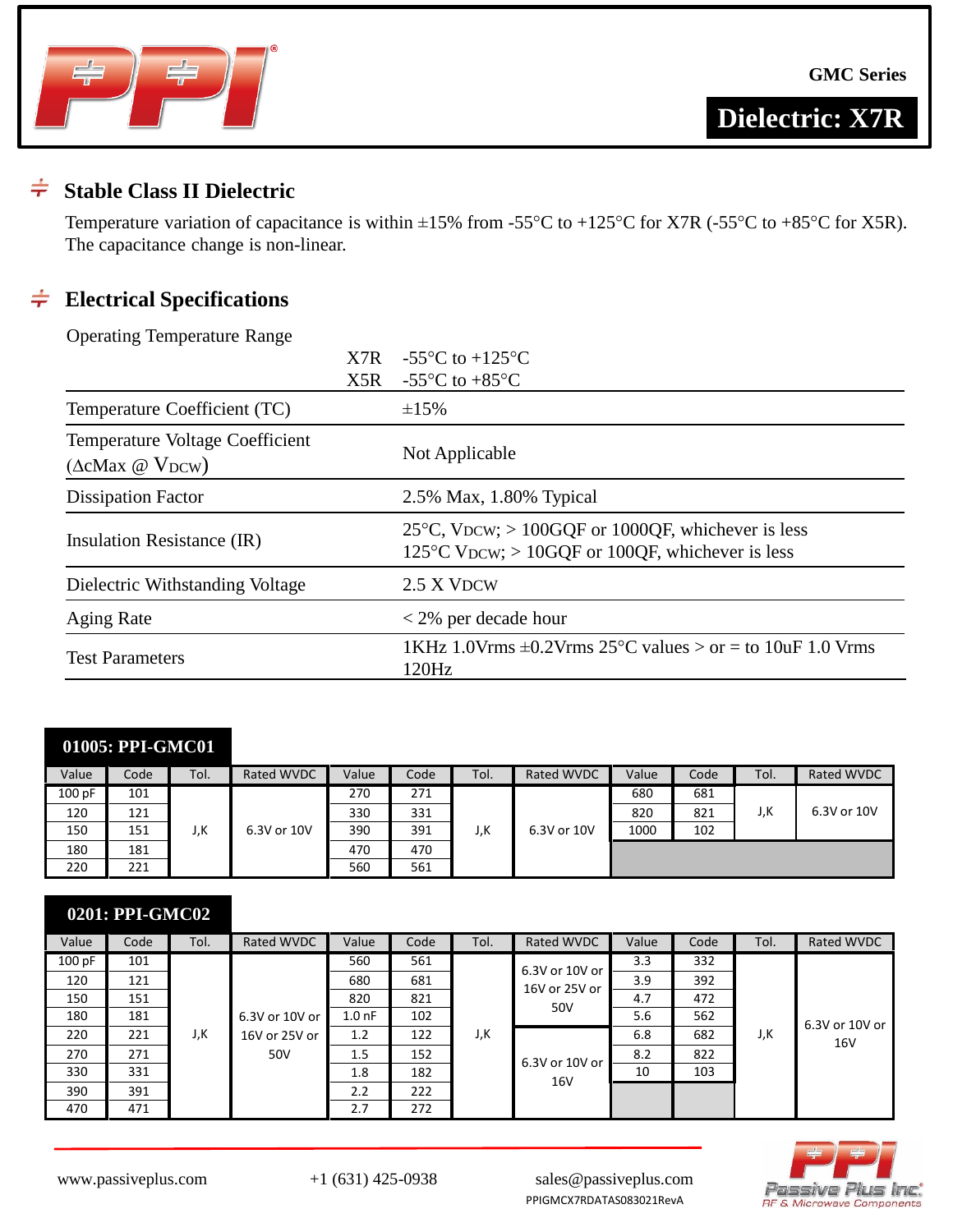



| Value  | Code | Tol. | Rated WVDC     | Value             | Code | Tol. | Rated WVDC    | Value | Code | Tol. | Rated WVDC    |
|--------|------|------|----------------|-------------------|------|------|---------------|-------|------|------|---------------|
| 100 pF | 101  |      |                | 1.0 <sub>nf</sub> | 102  |      |               | 33    | 333  |      |               |
| 110    | 111  |      |                | 1.2               | 122  |      |               | 39    | 393  |      |               |
| 120    | 121  |      |                | 1.5               | 152  |      |               | 47    | 473  |      | 10V or 25V or |
| 130    | 131  |      |                | 1.8               | 182  |      |               | 56    | 563  |      | 50V           |
| 150    | 151  |      |                | 2.2               | 222  |      |               | 68    | 683  |      |               |
| 180    | 181  |      |                | 2.7               | 272  |      | 10V or 25V or | 82    | 823  |      |               |
| 200    | 221  |      |                | 3.3               | 332  |      | 50V or 100V   | 100   | 104  |      |               |
| 220    | 221  |      |                | 3.9               | 392  |      |               | 150   | 154  |      | 10V or 25V    |
| 240    | 241  | J,K  | 10V or 25V or  | 4.7               | 472  |      |               | 220   | 224  | J,K  |               |
| 270    | 271  |      | 50V or 100V or | 5.6               | 562  | J,K  |               | 270   | 274  |      |               |
| 300    | 301  |      | 200V           | 6.8               | 682  |      |               | 390   | 394  |      |               |
| 330    | 331  |      |                | 8.2               | 822  |      |               | 470   | 474  |      | <b>10V</b>    |
| 390    | 391  |      |                | 10                | 103  |      |               | 560   | 564  |      |               |
| 430    | 431  |      |                | 12                | 123  |      |               | 680   | 684  |      |               |
| 470    | 471  |      |                | 15                | 153  |      |               | 820   | 824  |      |               |
| 560    | 561  |      |                | 18                | 183  |      | 10V or 25V or | 1uF   | 105  |      | 10V or 25V    |
| 680    | 681  |      |                | 22                | 223  |      | 50V           |       |      |      |               |
| 820    | 821  |      |                | 27                | 273  |      |               |       |      |      |               |

# **0603: PPI-GMC10** Value Code Tol. Rated WVDC Value Code Tol. Rated WVDC Value Code Tol. Rated WVDC 100 pF 101

| 100 pF | 101 |     |                        | 1.0 <sub>nf</sub> | 102 |     |                              | 56                | 563 |     |                                        |
|--------|-----|-----|------------------------|-------------------|-----|-----|------------------------------|-------------------|-----|-----|----------------------------------------|
| 120    | 121 |     |                        | 1.2               | 122 |     |                              | 68                | 683 |     | 6.3V or 10V or                         |
| 130    | 131 |     |                        | 1.5               | 152 |     |                              | 82                | 823 |     | 16V or 25V or                          |
| 150    | 151 |     |                        | 1.8               | 182 |     |                              | 100               | 104 |     | 50V or 100V                            |
| 160    | 161 |     |                        | 2.2               | 222 |     |                              | 120               | 124 |     |                                        |
| 180    | 181 |     |                        | 2.7               | 272 |     |                              | 150               | 154 |     |                                        |
| 200    | 221 |     |                        | 3.3               | 332 |     | 6.3V or 10V or               | 220               | 224 |     | 6.3V or 10V or                         |
| 220    | 221 |     |                        | 3.9               | 392 |     | 16V or 25V or                | 270               | 274 |     | 16V or 25V or                          |
| 240    | 241 |     |                        | 4.7               | 472 |     | 50V or 100V or               | 330               | 334 |     | 50V                                    |
| 270    | 271 |     |                        | 5.6               | 562 |     | 200V                         | 470               | 474 |     |                                        |
| 300    | 301 |     | 6.3V or 10V or         | 6.8               | 682 |     |                              | 560               | 564 |     | 6.3V or 10V or                         |
| 330    | 331 |     |                        | 7.5               | 752 |     |                              | 680               | 684 | J,K |                                        |
| 390    | 391 | J,K | 16V or 25V or          | 8.2               | 822 | J,K |                              | 820               | 824 |     | 16V or 25V                             |
| 430    | 431 |     | 50V or 100V or<br>200V | 10                | 103 |     |                              | 1.0 <sub>uF</sub> | 105 |     | 6.3V or 10V or<br>16V or 25V or<br>50V |
| 470    | 471 |     |                        | 12                | 123 |     |                              | 2.2               | 225 |     |                                        |
| 510    | 511 |     |                        | 15                | 153 |     |                              | 2.7               | 275 |     | 6.3V or 10V or                         |
| 560    | 561 |     |                        | 18                | 183 |     |                              | 3.3               | 335 |     | 16V                                    |
| 620    | 621 |     |                        | 22                | 223 |     | 6.3V or 10V or               | 3.9               | 395 |     |                                        |
| 680    | 681 |     |                        | 27                | 273 |     | 16V or 25V or<br>50V or 100V | 4.7               | 475 |     | 6.3V or 10V                            |
| 750    | 751 |     |                        | 33                | 333 |     |                              | 10                | 106 |     | 6.3V                                   |
| 820    | 821 |     |                        | 39                | 393 |     |                              |                   |     |     |                                        |
| 910    | 911 |     |                        | 47                | 473 |     |                              |                   |     |     |                                        |

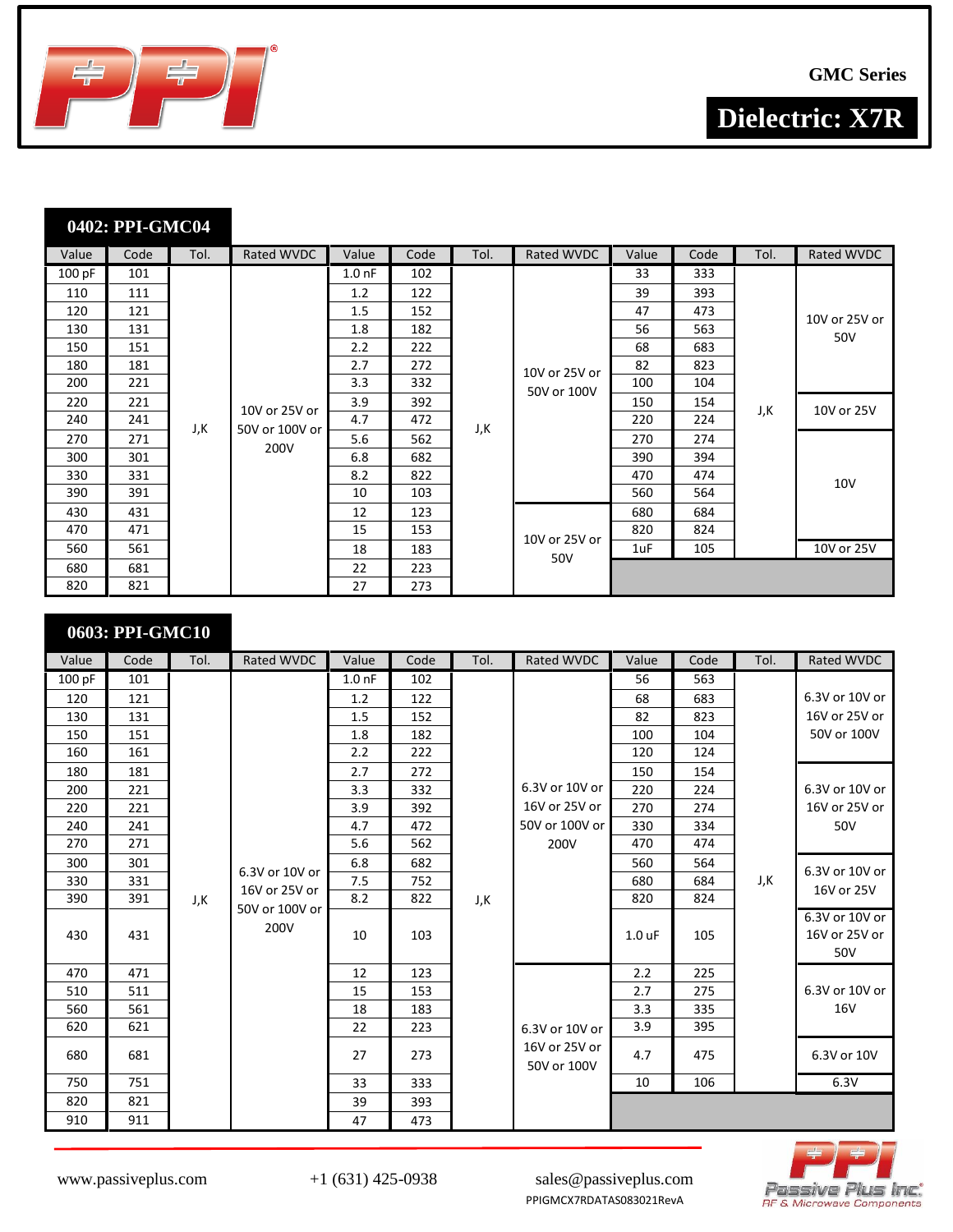



| Value             | Code | Tol. | Rated WVDC     | Value | Code | Tol. | Rated WVDC     | Value             | Code | Tol. | Rated WVDC     |
|-------------------|------|------|----------------|-------|------|------|----------------|-------------------|------|------|----------------|
| 100 pF            | 101  |      |                | 3.9   | 392  |      |                | 150               | 154  |      |                |
| 120               | 121  |      |                | 4.7   | 472  |      |                | 180               | 184  |      | 6.3V or 10V or |
| 150               | 151  |      |                | 5.6   | 562  |      |                | 220               | 224  |      | 16V or 25V or  |
| 180               | 181  |      |                | 6.8   | 682  |      |                | 270               | 274  |      | 35V or 50V or  |
| 220               | 221  |      |                | 8.2   | 822  |      |                | 330               | 334  |      | 100V           |
| 270               | 271  |      |                | 10    | 103  |      | 6.3V or 10V or | 470               | 474  |      |                |
| 330               | 331  |      |                | 12    | 123  |      | 16V or 25V or  | 560               | 564  |      |                |
| 390               | 391  |      | 6.3V or 10V or | 15    | 153  |      | 35V or 50V or  | 680               | 684  |      |                |
| 470               | 471  |      |                | 18    | 183  |      |                | 820               | 824  | J,K  |                |
| 560               | 561  | J,K  | 16V or 25V or  | 22    | 223  | J,K  | 100V or 200V   | 1.0 <sub>uF</sub> | 105  |      | 6.3V or 10V or |
| 680               | 681  |      | 35V or 50V or  | 27    | 273  |      |                | 1.2               | 125  |      | 16V or 25V or  |
| 820               | 821  |      | 100V or 200V   | 33    | 333  |      |                | 1.5               | 155  |      | 35V or 50V     |
| 1.0 <sub>nf</sub> | 102  |      |                | 39    | 393  |      |                | 1.8               | 185  |      |                |
| 1.2               | 122  |      |                | 47    | 473  |      |                | 2.2               | 225  |      |                |
| $1.5\,$           | 152  |      |                | 56    | 563  |      |                | 3.3               | 335  |      |                |
| 1.8               | 182  |      |                | 68    | 683  |      | 6.3V or 10V or | 4.7               | 475  |      | 6.3V or 10V or |
| 2.2               | 222  |      |                | 82    | 823  |      | 16V or 25V or  | 6.8               | 685  |      |                |
| 2.7               | 272  |      |                | 100   | 104  |      | 35V or 50V or  | 10                | 106  |      | 16V or 25V     |
| 3.3               | 332  |      |                | 120   | 124  |      | 100V           |                   |      |      |                |

#### **1206: PPI-GMC31**

| Value             | Code | Tol. | Rated WVDC     | Value | Code | Tol. | Rated WVDC     | Value             | Code | Tol. | Rated WVDC     |
|-------------------|------|------|----------------|-------|------|------|----------------|-------------------|------|------|----------------|
| 100 pF            | 101  |      |                | 3.9   | 392  |      |                | 180               | 184  |      |                |
| 120               | 121  |      |                | 4.7   | 472  |      |                | 220               | 224  |      |                |
| 150               | 151  |      |                | 5.6   | 562  |      |                | 270               | 274  |      |                |
| 180               | 181  |      |                | 6.8   | 682  |      |                | 330               | 334  |      |                |
| 220               | 221  |      |                | 8.2   | 822  |      |                | 470               | 474  |      | 6.3V or 10V or |
| 270               | 271  |      |                | 10    | 103  |      |                | 560               | 564  |      | 16V or 25V or  |
| 330               | 331  |      |                | 12    | 123  |      |                | 680               | 684  |      | 50V            |
| 390               | 391  |      |                | 15    | 153  |      |                | 820               | 824  |      |                |
| 470               | 471  |      | 6.3V or 10V or | 18    | 183  |      | 6.3V or 10V or | 1.0 <sub>uF</sub> | 105  |      |                |
| 560               | 561  | J,K  | 16V or 25V or  | 22    | 223  | J,K  | 16V or 25V or  | 1.2               | 125  | J,K  |                |
| 680               | 681  |      | 50V or 100V or | 27    | 273  |      | 50V or 100V or | 1.5               | 155  |      |                |
| 820               | 821  |      | 200V           | 33    | 333  |      | 200V           | 1.8               | 185  |      |                |
| 1.0 <sub>nf</sub> | 102  |      |                | 47    | 473  |      |                | 2.2               | 225  |      |                |
| 1.2               | 122  |      |                | 56    | 563  |      |                | 3.3               | 335  |      | 6.3V or 10V or |
| 1.5               | 152  |      |                | 68    | 683  |      |                | 4.7               | 475  |      | 16V or 25V or  |
| 1.8               | 182  |      |                | 82    | 823  |      |                | 6.8               | 685  |      |                |
| 2.2               | 222  |      |                | 100   | 104  |      |                | 10                | 106  |      | 50V            |
| 2.7               | 272  |      |                | 120   | 124  |      |                | 22                | 226  |      | 6.3V or 10V or |
|                   |      |      |                |       |      |      |                |                   |      |      | 16V            |
| 3.3               | 332  |      |                | 150   | 154  |      |                |                   |      |      |                |



www.passiveplus.com +1 (631) 425-0938 sales@passiveplus.com PPIGMCX7RDATAS083021RevA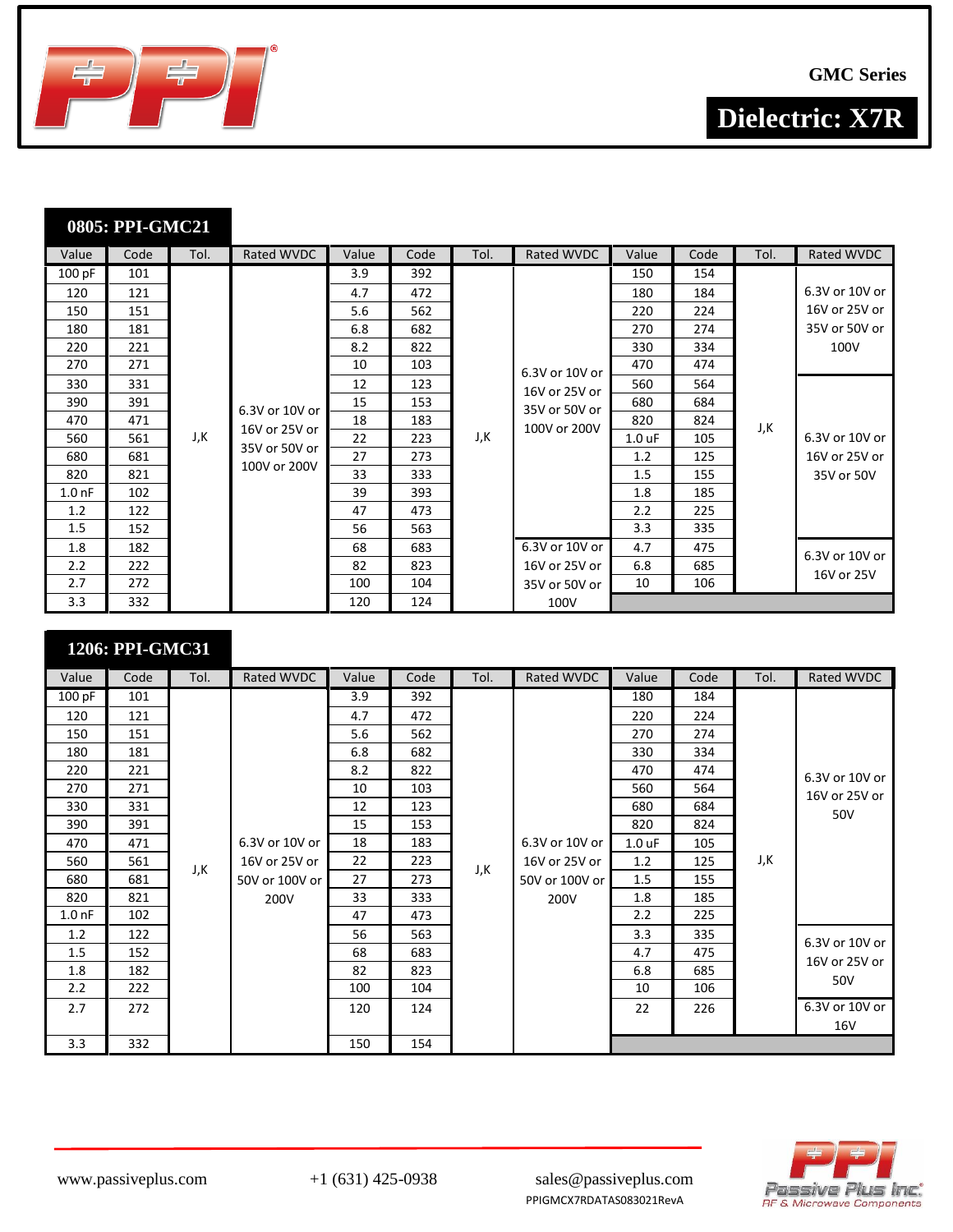



| Value             | Code | Tol. | Rated WVDC     | Value | Code | Tol. | Rated WVDC     | Value             | Code | Tol. | Rated WVDC                             |
|-------------------|------|------|----------------|-------|------|------|----------------|-------------------|------|------|----------------------------------------|
| 100 pF            | 101  |      |                | 4.7   | 472  |      |                | 220               | 224  |      | 6.3V or 10V or                         |
| 120               | 121  |      |                | 5.6   | 562  |      |                | 270               | 274  |      | 16V or 25V or                          |
| 150               | 151  |      |                | 6.8   | 682  |      |                | 330               | 334  |      | 50V or 100V or                         |
| 180               | 181  |      |                | 8.2   | 822  |      |                | 470               | 474  |      | 200V                                   |
| 220               | 221  |      |                | 10    | 103  |      |                | 560               | 564  |      |                                        |
| 270               | 271  |      |                | 12    | 123  |      |                | 680               | 684  |      |                                        |
| 330               | 331  |      |                | 15    | 153  |      |                | 820               | 824  |      | 6.3V or 10V or                         |
| 390               | 391  |      |                | 18    | 183  |      |                | 1.0 <sub>uF</sub> | 105  |      | 16V or 25V or                          |
| 470               | 471  |      |                | 22    | 223  |      |                | 1.2               | 125  |      |                                        |
| 560               | 561  |      | 6.3V or 10V or | 27    | 273  |      | 6.3V or 10V or | 1.5               | 155  | J,K  | 50V or 100V                            |
| 680               | 681  | J,K  | 16V or 25V or  | 33    | 333  | J,K  | 16V or 25V or  | 1.8               | 185  |      |                                        |
| 820               | 821  |      | 50V or 100V or | 39    | 393  |      | 50V or 100V or | 2.2               | 225  |      |                                        |
| 1.0 <sub>nf</sub> | 102  |      | 200V           | 47    | 473  |      | 200V           | 3.3               | 335  |      | 6.3V or 10V or<br>16V or 25V or<br>50V |
| 1.2               | 122  |      |                | 56    | 563  |      |                | 4.7               | 475  |      | 6.3V or 10V or                         |
| 1.5               | 152  |      |                | 68    | 683  |      |                | 6.8               | 685  |      | 16V or 25V or                          |
| 1.8               | 182  |      |                | 82    | 823  |      |                | 10                | 106  |      |                                        |
| 2.2               | 222  |      |                | 100   | 104  |      |                | 22                | 226  |      | 50V or 100V                            |
| 2.7               | 272  |      |                | 120   | 124  |      |                | 47                | 476  |      | 6.3V or 10V                            |
| 3.3               | 332  |      |                | 150   | 154  |      |                |                   |      |      |                                        |
| 3.9               | 392  |      |                | 180   | 184  |      |                |                   |      |      |                                        |

|                   | <b>1808: PPI-GMC40</b> |      |                               |       |      |      |                               |       |      |      |               |
|-------------------|------------------------|------|-------------------------------|-------|------|------|-------------------------------|-------|------|------|---------------|
| Value             | Code                   | Tol. | Rated WVDC                    | Value | Code | Tol. | Rated WVDC                    | Value | Code | Tol. | Rated WVDC    |
| 100 pF            | 101                    |      |                               | 1.8   | 182  |      |                               | 33    | 333  |      |               |
| 120               | 121                    |      |                               | 2.2   | 222  |      |                               | 39    | 393  |      |               |
| 150               | 151                    |      |                               | 2.7   | 272  |      |                               | 47    | 473  |      | 25V or 50V or |
| 180               | 181                    |      |                               | 3.3   | 332  |      |                               | 56    | 563  |      | 100V or 200V  |
| 220               | 221                    |      |                               | 3.9   | 392  |      |                               | 68    | 683  |      |               |
| 270               | 271                    |      | 25V or 50V or<br>100V or 200V | 4.7   | 472  |      | 25V or 50V or<br>100V or 200V | 82    | 823  |      |               |
| 330               | 331                    |      |                               | 5.6   | 562  | J,K  |                               | 100   | 104  | J,K  |               |
| 390               | 391                    | J,K  |                               | 6.8   | 682  |      |                               | 120   | 124  |      |               |
| 470               | 471                    |      |                               | 8.2   | 822  |      |                               | 150   | 154  |      |               |
| 560               | 561                    |      |                               | 10    | 103  |      |                               | 180   | 184  |      | 25V or 50V    |
| 680               | 681                    |      |                               | 12    | 123  |      |                               | 220   | 224  |      |               |
| 820               | 821                    |      |                               | 15    | 153  |      |                               | 270   | 274  |      |               |
| 1.0 <sub>nf</sub> | 102                    |      |                               | 18    | 183  |      |                               | 330   | 334  |      |               |
| 1.2               | 122                    |      |                               | 22    | 223  |      |                               | 470   | 474  |      | 25V           |
| 1.5               | 152                    |      |                               | 27    | 273  |      |                               |       |      |      |               |

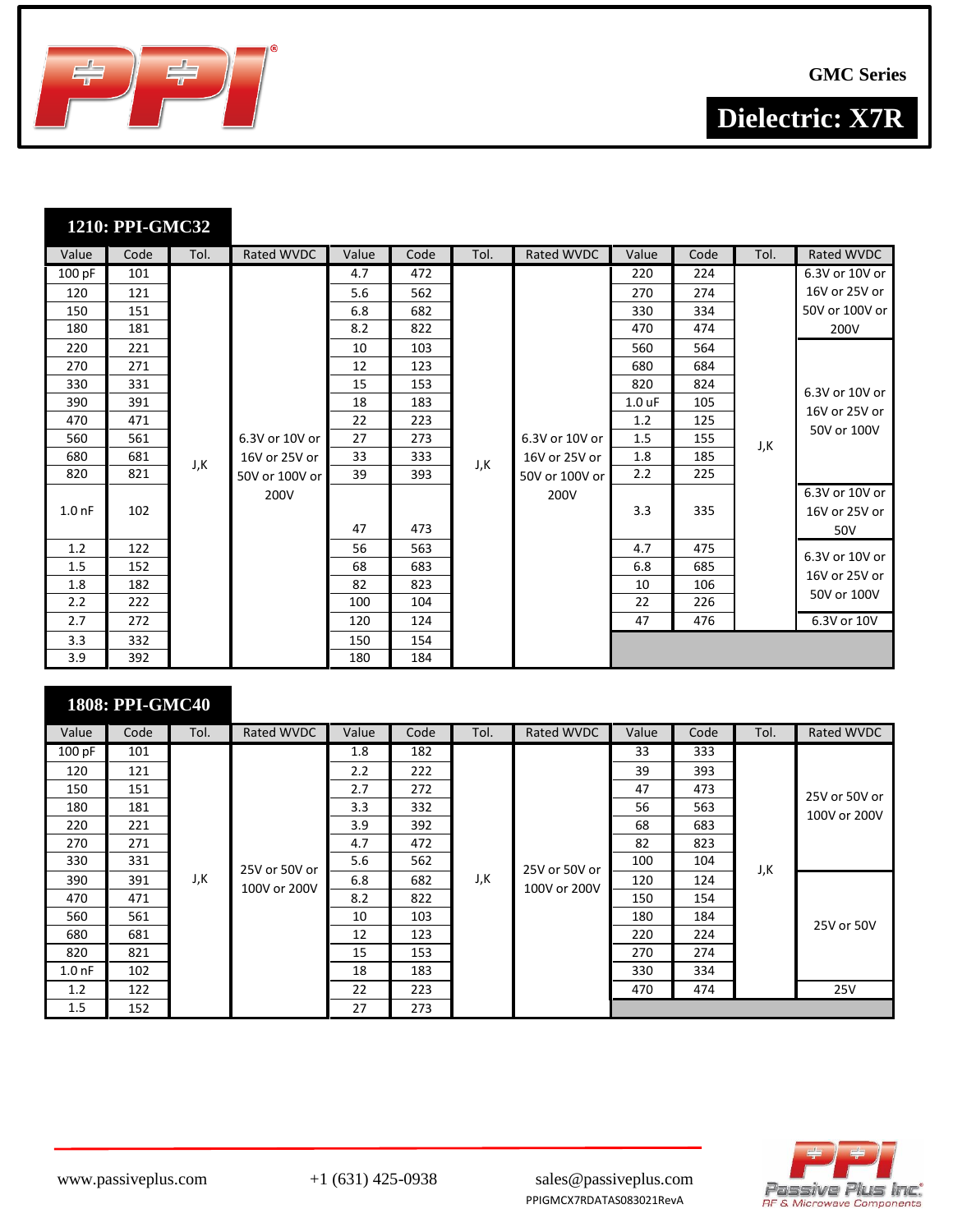



| Value             | Code | Tol. | Rated WVDC    | Value | Code | Tol. | Rated WVDC    | Value             | Code | Tol. | Rated WVDC                    |
|-------------------|------|------|---------------|-------|------|------|---------------|-------------------|------|------|-------------------------------|
| 100 pF            | 101  |      |               | 4.7   | 472  |      |               | 220               | 224  |      | 10V or 16V or                 |
| 120               | 121  |      |               | 5.6   | 562  |      |               | 270               | 274  |      |                               |
| 150               | 151  |      |               | 6.8   | 682  |      |               | 330               | 334  |      | 25V or 50V or<br>100V or 200V |
| 180               | 181  |      |               | 8.2   | 822  |      |               | 470               | 474  |      |                               |
| 220               | 221  |      |               | 10    | 103  |      |               | 560               | 564  |      |                               |
| 270               | 271  |      |               | 12    | 123  |      |               | 680               | 684  |      |                               |
| 330               | 331  |      |               | 15    | 153  |      |               | 820               | 824  |      |                               |
| 390               | 391  |      |               | 18    | 183  |      |               | 1.0 <sub>uF</sub> | 105  |      | 10V or 16V or                 |
| 470               | 471  |      |               | 22    | 223  |      |               | 1.2               | 125  |      | 25V or 50V or                 |
| 560               | 561  |      | 10V or 16V or | 27    | 273  |      | 10V or 16V or | 1.5               | 155  | J,K  | 100V                          |
| 680               | 681  | J,K  | 25V or 50V or | 33    | 333  | J,K  | 25V or 50V or | 1.8               | 185  |      |                               |
| 820               | 821  |      | 100V or 200V  | 39    | 393  |      | 100V or 200V  | 2.2               | 225  |      |                               |
| 1.0 <sub>nf</sub> | 102  |      |               | 47    | 473  |      |               | 3.3               | 335  |      |                               |
| 1.2               | 122  |      |               | 56    | 563  |      |               | 4.7               | 475  |      |                               |
| 1.5               | 152  |      |               | 68    | 683  |      |               | 6.8               | 685  |      | 10V or 16V or                 |
|                   |      |      |               |       |      |      |               |                   |      |      | 25V or 50V                    |
| 1.8               | 182  |      |               | 82    | 823  |      |               | 10                | 106  |      | 10V or 16V or                 |
| 2.2               | 222  |      |               | 100   | 104  |      |               | 22                | 226  |      | 25V                           |
| 2.7               | 272  |      |               | 120   | 124  |      |               | 33                | 336  |      | 10V or 16V                    |
| 3.3               | 332  |      |               | 150   | 154  |      |               |                   |      |      |                               |
| 3.9               | 392  |      |               | 180   | 184  |      |               |                   |      |      |                               |

|                   | 1825: PPI-GMC45 |      |                |       |      |      |                |          |      |      |                |
|-------------------|-----------------|------|----------------|-------|------|------|----------------|----------|------|------|----------------|
| Value             | Code            | Tol. | Rated WVDC     | Value | Code | Tol. | Rated WVDC     | Value    | Code | Tol. | Rated WVDC     |
| 100 pF            | 101             |      |                | 3.3   | 332  |      |                | 100      | 104  |      |                |
| 120               | 121             |      |                | 3.9   | 392  |      |                | 120      | 124  |      |                |
| 150               | 151             |      |                | 4.7   | 472  |      |                | 150      | 154  |      |                |
| 180               | 181             |      |                | 5.6   | 562  |      |                | 180      | 184  |      |                |
| 220               | 221             |      |                | 6.8   | 682  |      |                | 220      | 224  |      |                |
| 270               | 271             |      |                | 8.2   | 822  |      |                | 270      | 274  |      | 16V or 25V or  |
| 330               | 331             |      |                | 10    | 103  |      |                | 330      | 334  |      | 50V or 100V or |
| 390               | 391             |      |                | 12    | 123  |      |                | 470      | 474  |      | 200V           |
| 470               | 471             |      | 16V or 25V or  | 15    | 153  |      | 16V or 25V or  | 560      | 564  | J,K  |                |
| 560               | 561             | J,K  | 50V or 100V or | 18    | 183  | J,K  | 50V or 100V or | 680      | 684  |      |                |
| 680               | 681             |      | 200V           | 22    | 223  |      | 200V           | 820      | 824  |      |                |
| 820               | 821             |      |                | 27    | 273  |      |                | $1.0$ uF | 105  |      |                |
| 1.0 <sub>nf</sub> | 102             |      |                | 33    | 333  |      |                | 1.2      | 125  |      |                |
| 1.2               | 122             |      |                | 39    | 393  |      |                | 1.5      | 155  |      | 16V or 25V or  |
| 1.5               | 152             |      |                | 47    | 473  |      |                | 1.8      | 185  |      | 50V or 100V    |
|                   |                 |      |                |       |      |      |                | 2.2      | 225  |      | 16V or 25V or  |
| 1.8               | 182             |      |                | 56    | 563  |      |                |          |      |      | 50V            |
| 2.2               | 222             |      |                | 68    | 683  |      |                |          |      |      |                |
| 2.7               | 272             |      |                | 82    | 823  |      |                |          |      |      |                |

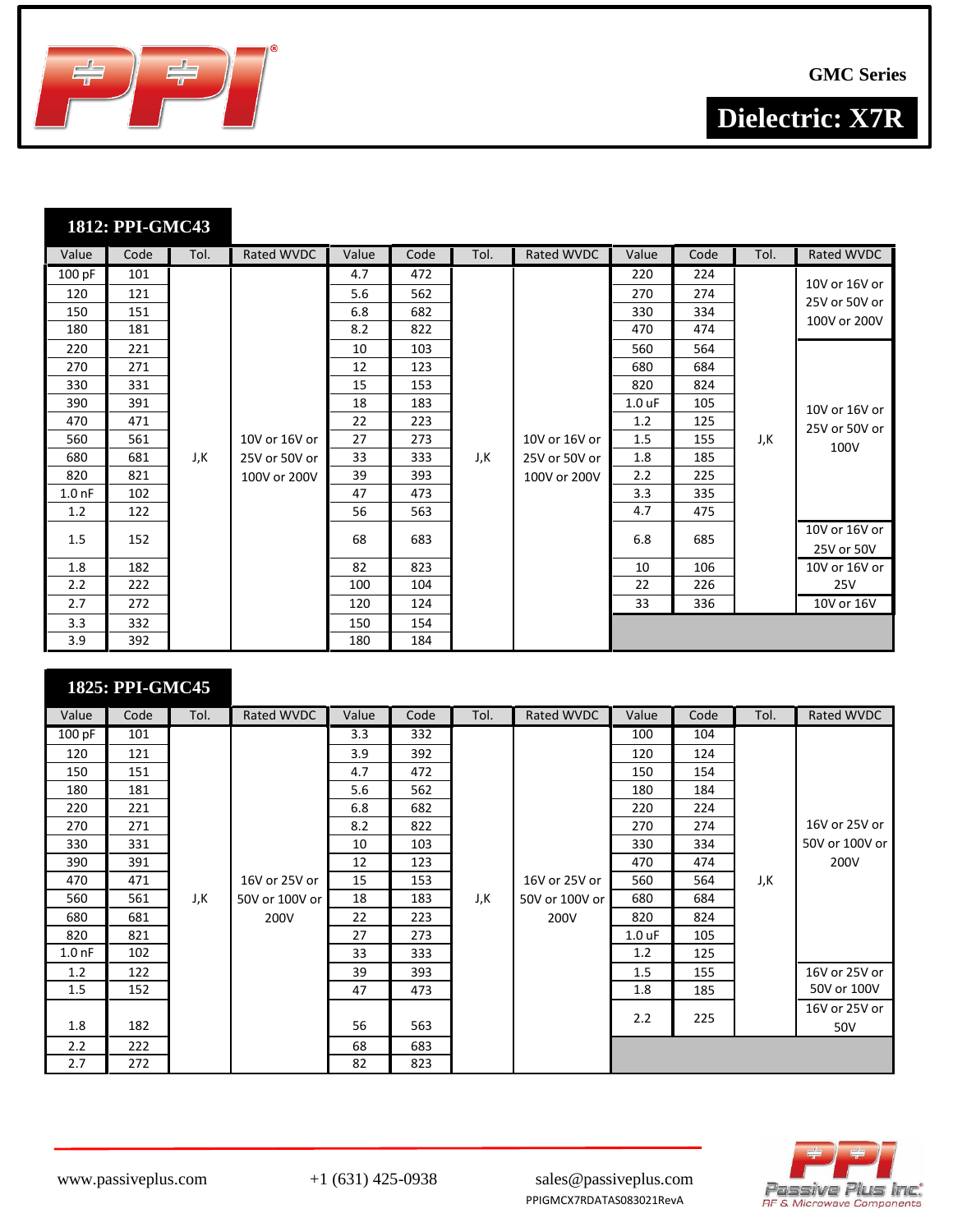



| Value             | Code | Tol. | Rated WVDC     | Value | Code | Tol. | Rated WVDC             | Value    | Code | Tol. | Rated WVDC     |
|-------------------|------|------|----------------|-------|------|------|------------------------|----------|------|------|----------------|
| 1.0 <sub>nf</sub> | 102  |      |                | 22    | 223  |      |                        | 560      | 564  |      |                |
| 1.2               | 122  |      |                | 27    | 273  |      |                        | 680      | 684  |      | 16V or 25V or  |
| 1.5               | 152  |      |                | 33    | 333  |      |                        | 820      | 824  |      | 50V or 100V or |
| 1.8               | 182  |      |                | 39    | 393  |      |                        | $1.0$ uF | 105  |      | 200V           |
| 2.2               | 222  |      |                | 47    | 473  |      |                        | 1.2      | 125  |      |                |
| 2.7               | 272  |      |                | 56    | 563  |      |                        | 1.5      | 155  |      |                |
| 3.3               | 332  |      | 16V or 25V or  | 68    | 683  |      | 16V or 25V or          | 1.8      | 185  | J,K  | 16V Code 160   |
| 3.9               | 392  | J,K  | 50V or 100V or | 82    | 823  | J,K  | 50V or 100V or<br>200V | 2.2      | 225  |      | or 25V Code    |
| 4.7               | 472  |      |                | 100   | 104  |      |                        | 3.3      | 335  |      | 250 or 50V     |
| 5.6               | 562  |      | 200V           | 120   | 124  |      |                        | 4.7      | 475  |      | Code 500 or    |
| 6.8               | 682  |      |                | 150   | 154  |      |                        | 6.8      | 685  |      | 100V Code 101  |
| 8.2               | 822  |      |                | 180   | 184  |      |                        | 10       | 106  |      |                |
| 10                | 103  |      |                | 220   | 224  |      |                        | 22       | 226  |      | 16V Code 160   |
| 12                | 123  |      |                | 270   | 274  |      |                        | 33       | 336  |      | or 25V Code    |
| 15                | 153  |      |                | 330   | 334  |      |                        | 47       | 476  |      | 16V Code 160   |
| 18                | 183  |      |                | 470   | 474  |      |                        |          |      |      |                |

| Value     | Code | Tol. | Rated WVDC             | Value | Code | Tol. | Rated WVDC                              | Value             | Code | Tol. | Rated WVDC       |
|-----------|------|------|------------------------|-------|------|------|-----------------------------------------|-------------------|------|------|------------------|
| $1.00$ nF | 102  |      |                        | 15    | 153  |      |                                         | 220               | 224  |      |                  |
| 1.2       | 122  |      |                        | 18    | 183  |      |                                         | 270               | 274  |      |                  |
| 1.5       | 152  |      |                        | 22    | 223  |      |                                         | 330               | 334  |      |                  |
| 1.8       | 182  |      |                        | 27    | 273  |      |                                         | 470               | 474  |      | 16V or 25V or    |
| 2.2       | 222  |      |                        | 33    | 333  |      |                                         | 560               | 564  |      | 50V or 100V or 1 |
| 2.7       | 272  |      | 16V or 25V or          | 39    | 393  |      |                                         | 680               | 684  | J,K  | 200V             |
| 3.3       | 332  | J,K  |                        | 47    | 473  | J,K  | 16V or 25V or<br>50V or 100V or<br>200V | 820               | 824  |      |                  |
| 3.9       | 392  |      | 50V or 100V or<br>200V | 56    | 563  |      |                                         | 1.0 <sub>uF</sub> | 105  |      |                  |
| 4.7       | 472  |      |                        | 68    | 683  |      |                                         | 1.2               | 125  |      |                  |
| 5.6       | 562  |      |                        | 82    | 823  |      |                                         | 1.5               | 155  |      | 16V or 25V or    |
| 6.8       | 682  |      |                        | 100   | 104  |      |                                         | 1.8               | 185  |      | 50V or 100V      |
| 8.2       | 822  |      |                        | 120   | 124  |      |                                         | 2.2               | 225  |      | 16V or 25V       |
| 10        | 103  |      |                        | 150   | 154  |      |                                         | 3.3               | 335  |      |                  |
| 12        | 123  |      |                        | 180   | 184  |      |                                         | 4.7               | 475  |      | 16V              |

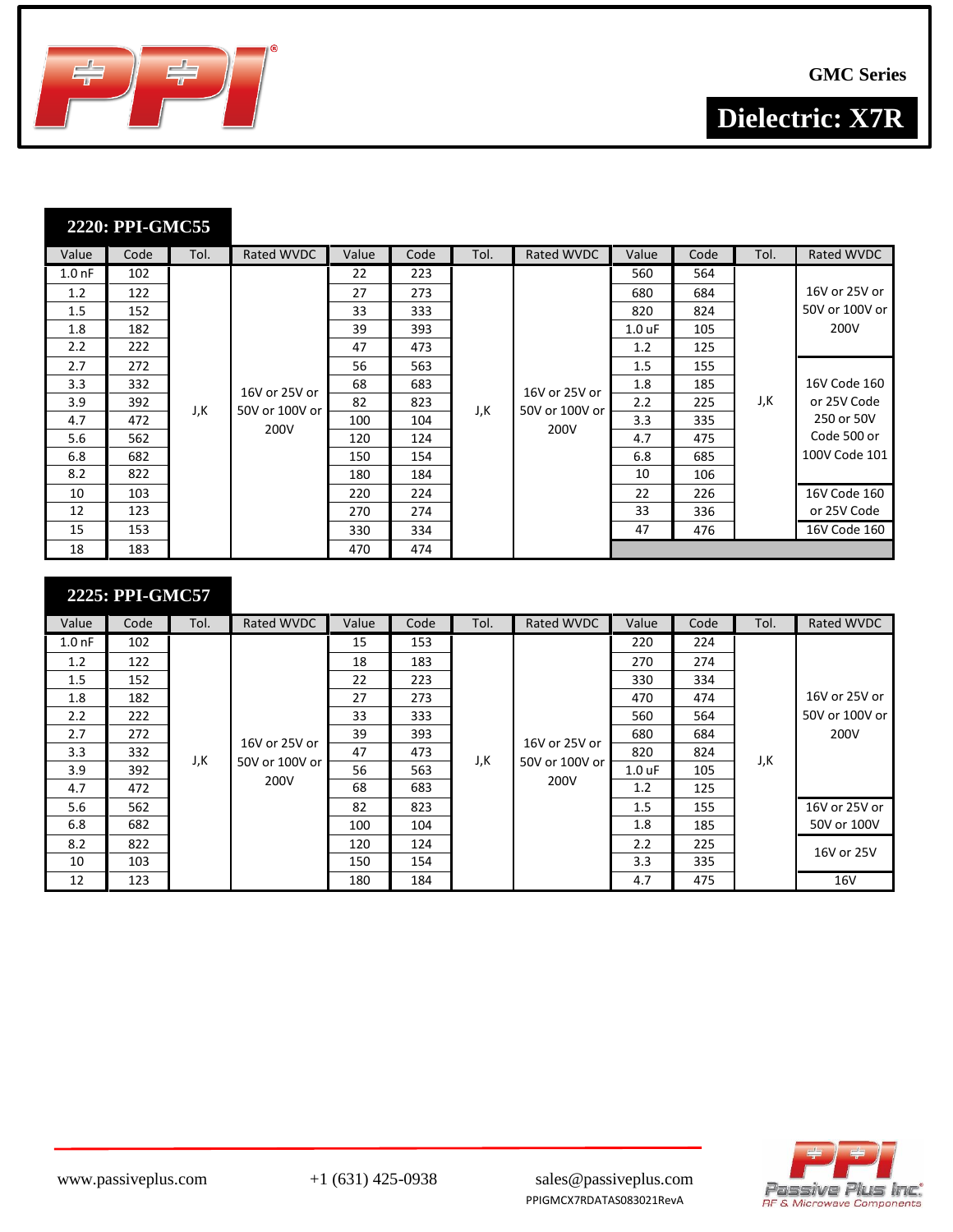

## $\neq$  Packaging

| Size        |                        | Code |                        | Description |
|-------------|------------------------|------|------------------------|-------------|
|             |                        | D    | G                      | Q           |
|             | <i>Oty per 7" Reel</i> |      | Oty per $10/13$ " Reel |             |
| 01005       | 20K                    | 50K  |                        |             |
| 0201        | 10K/15K                | 50K  |                        |             |
| 0402        | 10K                    | 40K  | 50K                    |             |
| 0603        | 4K                     | 10K  | 15K                    |             |
| 0805        | 2K, 3K, 4K             | 10K  | 15K                    | 20K         |
| 1206        | 2K, 3K, 4K             | 10K  | 15K                    | 20K         |
| <b>1210</b> | 500,1K, 2K, 3K         | 4К   | 8K                     |             |
| 1808        | 1K, 2K, 3K             |      |                        |             |
| 1812        | 500, 1K                | 3K   |                        |             |
| 1825        | 500, 1K                |      |                        |             |
| 2220        | 500, 1K                |      |                        |             |
| 2225        | 500, 750               |      |                        |             |

# **Tape & Reel Specifications**



Cardboard carrier tape for EIA case sizes: 01005, 0201, 0402, 0603, 0805, 1206

|             |                                             |       |           |       |   |       |                                                                                                                                                |       |         |                |                |   | Unit: mm |
|-------------|---------------------------------------------|-------|-----------|-------|---|-------|------------------------------------------------------------------------------------------------------------------------------------------------|-------|---------|----------------|----------------|---|----------|
| <b>Size</b> | $A_0$                                       | $B_0$ | T         | $K_0$ | W | $P_0$ | <b>10XPo</b>                                                                                                                                   | $P_1$ | $P_{2}$ | D <sub>0</sub> | $\mathbf{D}_1$ | E | F        |
|             |                                             |       |           |       |   |       | 01005 0.25 ± 0.04 0.45 ± 0.04 0.36 ± 0.05 * 8.00 ± 0.30 4.00 ± 0.10 40.00 ± 0.10 2.00 ± 0.05 2.00 ± 0.05 1.50 ± 0.10 * 1.75 ± 0.10 3.50 ± 0.05 |       |         |                |                |   |          |
| 0201        | $0.39 \pm 0.07$ $0.69 \pm 0.07$             |       | < 0.50    |       |   |       | * $8.00 \pm 0.10$ $4.00 \pm 0.10$ $40.00 \pm 0.10$ $2.00 \pm 0.05$ $2.00 \pm 0.05$ $1.55 \pm 0.05$ * $1.75 \pm 0.05$ $3.50 \pm 0.05$           |       |         |                |                |   |          |
|             | <b>0402</b> $0.70 \pm 0.20$ 1.20 $\pm 0.20$ |       | < 0.80    |       |   |       | * $8.00 \pm 0.10$ $4.00 \pm 0.10$ $40.00 \pm 0.10$ $2.00 \pm 0.05$ $2.00 \pm 0.05$ $1.55 \pm 0.05$ * $1.75 \pm 0.05$ $3.50 \pm 0.05$           |       |         |                |                |   |          |
| 0603        | $1.10 \pm 0.20$ $1.90 \pm 0.20$             |       | < 1.20    |       |   |       | * $8.00 \pm 0.10$ $4.00 \pm 0.10$ $40.00 \pm 0.10$ $2.00 \pm 0.05$ $2.00 \pm 0.05$ $1.55 \pm 0.05$ * $1.75 \pm 0.05$ $3.50 \pm 0.05$           |       |         |                |                |   |          |
| 0805        | $1.65 \pm 0.20$ 2.40 $\pm$ 0.20             |       | ${<}1.30$ |       |   |       | * $8.00 \pm 0.10$ $4.00 \pm 0.10$ $40.00 \pm 0.10$ $2.00 \pm 0.05$ $2.00 \pm 0.05$ $1.55 \pm 0.05$ * $1.75 \pm 0.05$ $3.50 \pm 0.05$           |       |         |                |                |   |          |
|             | 1206 $2.00 \pm 0.2033.60 \pm 0.20$          |       | ${<}1.30$ |       |   |       | * $8.00 \pm 0.10$ $4.00 \pm 0.10$ $40.00 \pm 0.10$ $2.00 \pm 0.05$ $2.00 \pm 0.05$ $1.55 \pm 0.05$ * $1.75 \pm 0.05$ $3.50 \pm 0.05$           |       |         |                |                |   |          |



**GMC Series**

www.passiveplus.com +1 (631) 425-0938 sales@passiveplus.com PPIGMCX7RDATAS083021RevA